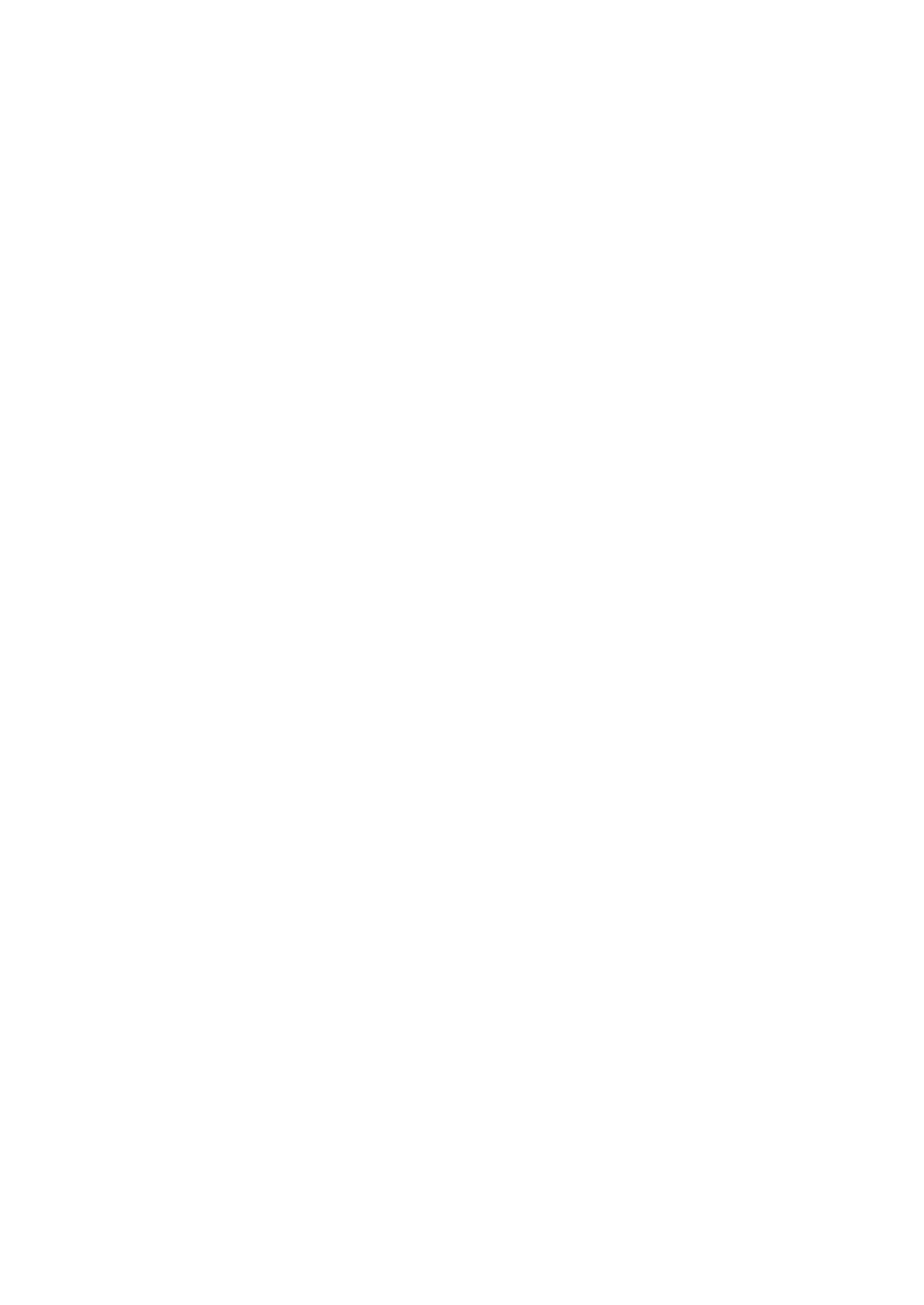#### **ICE SPEED SKATING NEW ZEALAND**

# **NATIONAL OVERSEAS RECORDS LONG TRACK (400m)**

#### **SENIOR MEN:**

| 500 metres   | <b>Name</b>  | <b>Event</b>                     | <b>Venue</b>     | <b>Date</b> |
|--------------|--------------|----------------------------------|------------------|-------------|
| 42.75        | M. McMillen  | World Cup                        | <b>Butte</b>     | 28.11.89    |
| 41.75        | M. McMillen  | World Cup                        | Nagano           | 09.12.89    |
| 41.49        | T. Smith     | World Cup                        | Nagano           | 8-9.12.90   |
| 39.45        | A. Nicholson | Olympic Oval                     | Calgary          | 11.03.95    |
| 38.92        | A. Nicholson | <b>World Champs Allround</b>     | Heerenveen       | 13-15.03.98 |
| 38.01        | W. Begg      | Baanwedstrijd                    | Heerenveen       | 25.01.09    |
| 37.62        | W. Begg      | <b>Intract Finale</b>            | Calgary          | 21.03.09    |
| 37.26        | W. Begg      | <b>Intract Finale</b>            | Calgary          | 22.03.09    |
| 37.18        | M. Jackson   | Olympic Oval Finale              | Calgary          | 15.03.12    |
| 36.96        | M. Jackson   | American Cp/Nth American Ch      | Salt Lake        | 01.03.13    |
| 36.79        | M. Jackson   | Olympic Oval Finale/Canada Cup 4 | <b>Salt Lake</b> | 08.03.13    |
| 1,000 metres |              |                                  |                  |             |
| 1.25.51      | M. McMillen  | World Cup                        | Calgary          | 6.12.87     |
| 1.24.93      | T. Smith     | World Cup                        | Nagano           | 8-9.12.90   |
| 1.22.79      | S. Bradford  | Olympic Oval Finale              | Calgary          | 19/21.03.93 |
| 1.17.50      | A. Nicholson | Olympic Oval                     | Calgary          | 11.03.95    |
| 1.13.89      | A. Nicholson | Winter Olympic                   | Nagano           | 07.02.98    |
| 1.13.53      | A. Nicholson | World Cup                        | Canada           | 22-23.11.98 |
| 1.12.74      | W.Begg       | Challengers cup                  | Germany          | 07.03.09    |
| 1.12.23      | M. Jackson   | Intact Oval Finale/Canada Cup    | Canada           | 19.03.11    |
| 1.11.81      | S. Dobbin    | <b>Test Competition</b>          | Calgary          | 05.11.11    |
| 1.11.11      | M. Jackson   | <b>Time Trials</b>               | Calgary          | 10.03.12    |
| 1.10.94      | M. Jackson   | Olympic Oval Finale              | Calgary          | 16.03.12    |
| 1.10.76      | M. Jackson   | Olympic Oval Finale/Canada Cup 4 | Salt Lake        | 09.03.13    |
| 1.10.72      | R. Kay       | American Cup 3                   | Salt Lake        | 12.03.16    |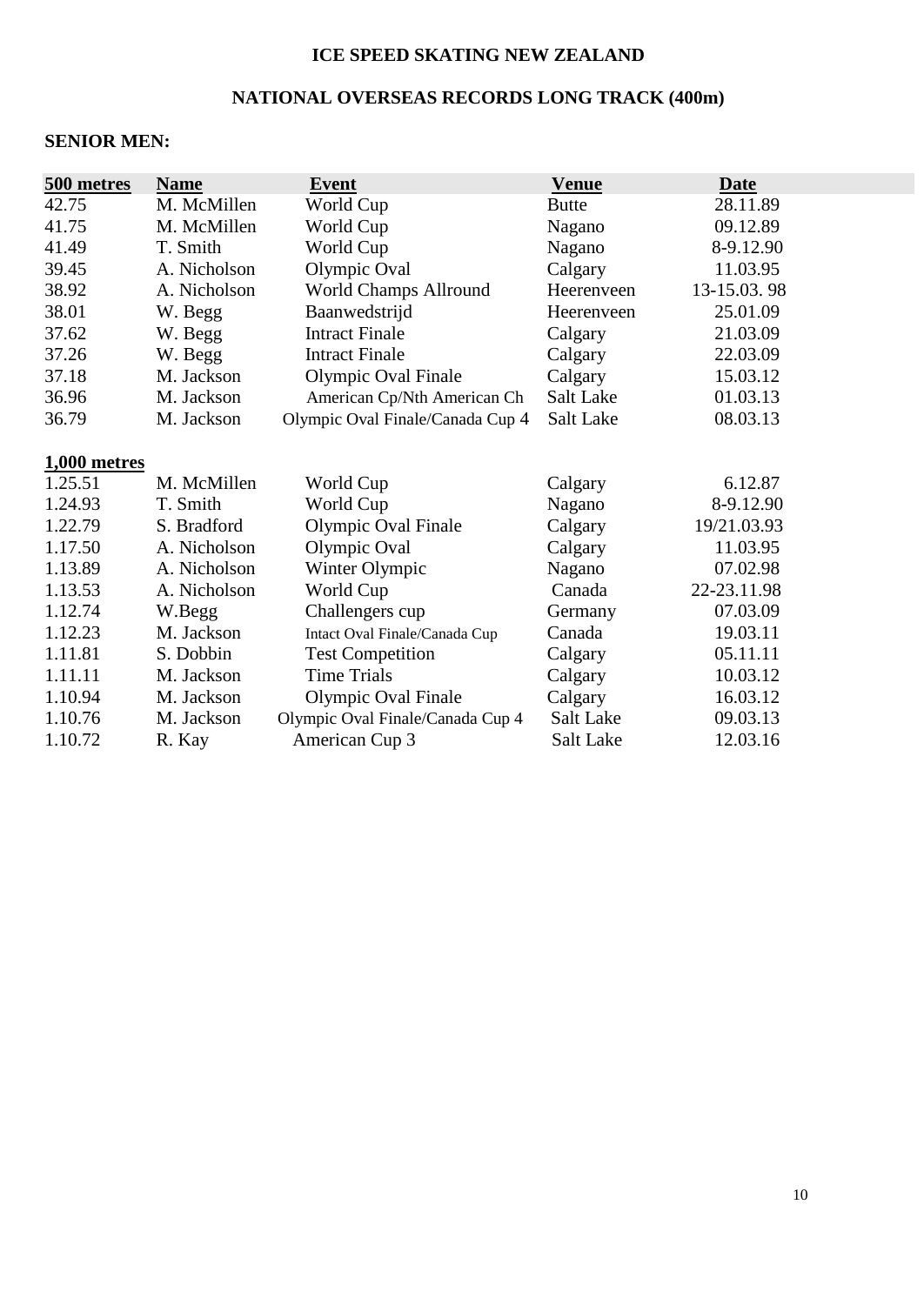#### **SENIOR MEN:**

# **1,500 metres**  2.08.96 S. Bradford World Cup Calgary 8/9.12.90<br>2.06.92 S. Bradford Olympic Oval Finale Calgary 19/21.03.93 2.06.92 S. Bradford Olympic Oval Finale Calgary 19/21.03.93

| 2.03.37 | A. Nicholson  | Olympic Oval                  | Calgary    | 22.10.94  |
|---------|---------------|-------------------------------|------------|-----------|
| 2.02.03 | A. Nicholson  | Olympic Oval                  | Calgary    | 5.11.94   |
| 1.59.09 | A. Nicholson  | World Cup                     | Heerenveen | 3.12.94   |
| 1.56.28 | A. Nicholson  | Olympic Oval                  | Calgary    | 11.11.95  |
| 1.55.06 | A. Nicholson  | Winter Olympic                | Nagano     | 07.02.98  |
| 1.54.52 | A. Nicolson   | World Cup                     | Heerenveen | 6-7.12.98 |
| 1.51.55 | S. Dobbin     | Utah Olympic Oval             | Canada     | 11.01.09  |
| 1.50.17 | B. Skjellerup | World Cup                     | Calgary    | 04.12.09  |
| 1.48.77 | S. Dobbin     | <b>Continental Qualifiers</b> | Calgary    | 24.01.10  |
| 1.47.55 | S. Dobbin     | Time Trials                   | Salt Lake  | 27.12.10  |
| 1.46.61 | S. Dobbin     | World Allround                | Calgary    | 13.02.11  |
| 1.46.19 | S. Dobbin     | World Cub                     | Salt Lake  | 18.02.11  |
| 1.45.79 | R. Kay        | World Cup                     | Calgary    | 03.12.17  |
| 1.44.96 | P. Michael    | World Cup                     | Salt Lake  | 09.12.17  |

#### **3,000 metres Name Event Event Venue Date Date Date 1**3.02 4.40.01 S. Bradford World Cup Calgary 13.02.93 4.11.86 A. Nicholson International Allround Hamer 07.01.96 3.57.70 S. Dobbin Baanwedstrijd Heerenveen 14.01.08 3.50.91 S. Dobbin Time Trial Salt Lake 09.01.10 3.50.80 S. Dobbin Time Trial Canada 06.02.10 3.48.12 S. Dobbin Time Trial Salt Lake 09.09.10 3.46.81 S. Dobbin Time Trail Salt Lake 13.10.12 3.45.52 P. Michael Season Opening Inzell 10.10.15 3.43.61 P. Michael International Race Inzell (GER) 15-10-16 3.40.74 P. Michael International Race Inzell (GER) 25.02.17

#### **5,000 metres**

| 8.00.37 | S. Bradford  | Olympic Oval Finale | Calgary         | 19/20.03.93 |
|---------|--------------|---------------------|-----------------|-------------|
| 7.11.10 | A. Nicholson | Olympic Oval        | Calgary         | 12.11.94    |
| 7.01.02 | A. Nicholson | Olympic Oval        | Calgary         | 19.11.94    |
| 6.57.92 | A. Nicholson | Olympic Oval Final  | Calgary         | 18.03.95    |
| 6.37.96 | S. Dobbin    | Baanwedstrijd       | Heerenveen      | 23.12.08    |
| 6.32.43 | S. Dobbin    | Utah Olympic Oval   | Canada          | 10.01.09    |
| 6.24.88 | S. Dobbin    | World Cup           | Berlin          | 07.11.09    |
| 6.20.97 | S. Dobbin    | World Cup           | Calgary         | 05.12.09    |
| 6.17.78 | S. Dobbin    | World Cup           | Salt Lake       | 12.12.09    |
| 6.15.69 | S. Dobbin    | World Allround      | Calgary         | 12.02.11    |
| 6.15.19 | P. Michael   | World Cup           | Calgary         | 13.11.15    |
| 6.11.67 | P. Michael   | World Cup           | Gangneung (KOR) | 09.02.17    |
| 6.09.68 | P. Michael   | World Cup           | Salt Lake       | 10.12.17    |

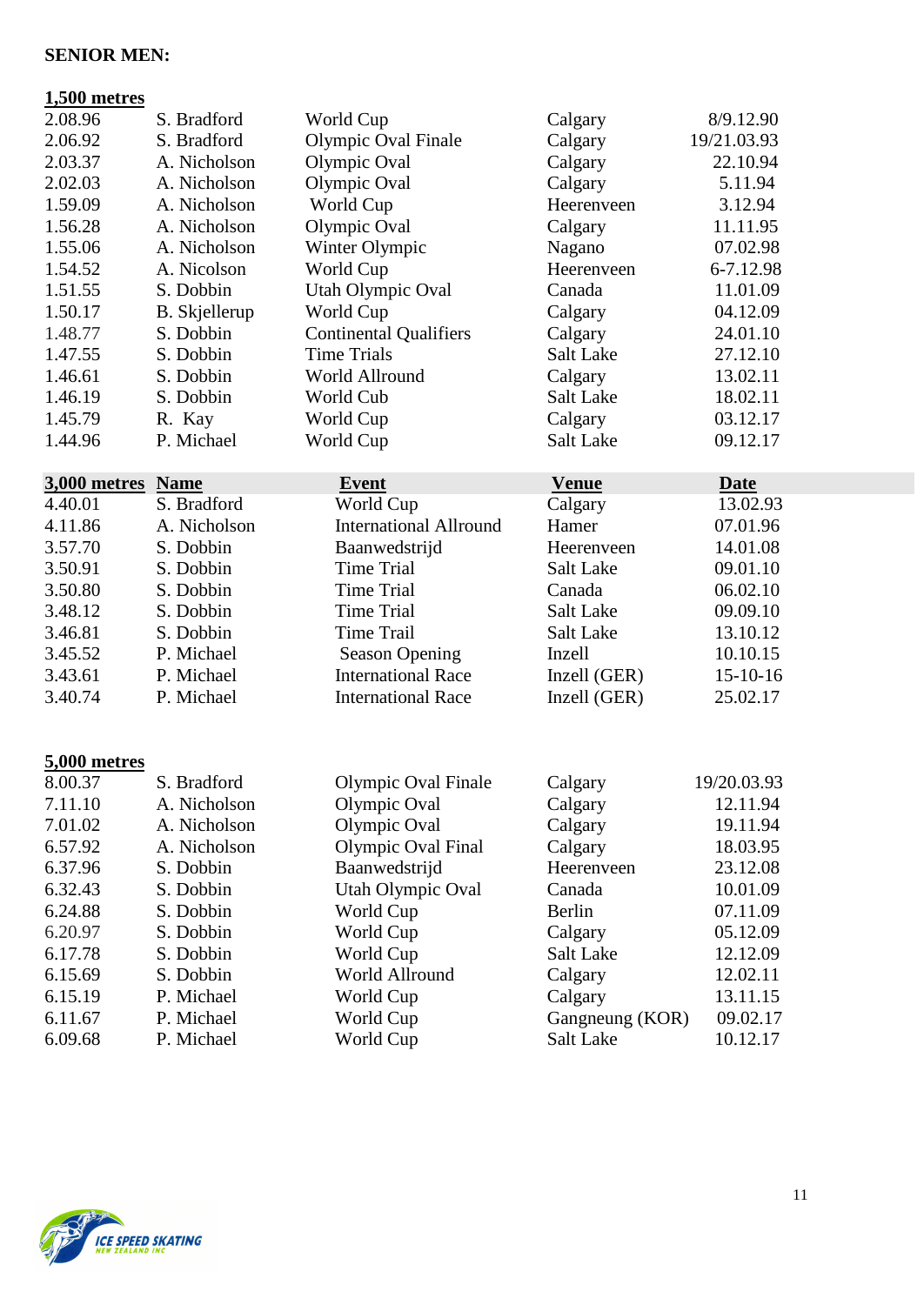#### **SENIOR MEN:**

#### **10,000 metres**

| 15.10.35 | A. Nicholson | World Cup                     | Italy      | 18-19.01.97 |
|----------|--------------|-------------------------------|------------|-------------|
| 14.37.25 | A. Nicholson | World Cup                     | Norway     | 14-15.12.97 |
| 13.43.69 | S. Dobbin    | Utah Olympic Oval             | Canada     | 11.01.09    |
| 13.39.42 | S. Dobbin    | World Cup                     | Heerenveen | 14.02.09    |
| 13.34.03 | S. Dobbin    | <b>Continental Qualifiers</b> | Calgary    | 24.01.10    |
| 13:30.30 | S. Dobbin    | World Cup                     | Heerenveen | 23.03.10    |
| 13.19.53 | S. Dobbin    | World Cup                     | Hamar      | 28.10.10    |
| 13.16.58 | S. Dobbin    | Oceania Qualifier             | Salt Lake  | 16.01.11    |
| 13.06.17 | S. Dobbin    | World Allround                | Calgary    | 13.02.11    |
| 13.04.36 | S. Dobbin    | World Cub                     | Salt Lake  | 19.02.11    |
| 12.58.07 | P. Michael   | World Cup                     | Salt Lake  | 21.11.15    |

### **JUNIOR MEN**

| 500 metres             | <b>Name</b>               | Event                                | <b>Venue</b>           | <b>Date</b>                  |
|------------------------|---------------------------|--------------------------------------|------------------------|------------------------------|
| 40.66                  | D.J.Nation                | Junior World Cup                     | Poland                 | 20-22.02.09                  |
| 1000 metres<br>1.23.17 | J. McMillen               | Frillensee Cup                       | Inzell (GER)           | $11 - 12.01.14$              |
| 1.22.84                | J. Clague                 | <b>Desert Classic</b>                | Salt Lake, USA         | $20 - 8 - 2016$              |
| <b>1,500 metres</b>    |                           |                                      |                        |                              |
| 2.00.45<br>1.59.92     | D.J.Nation<br>J. McMillen | Junior World Cup<br>Intl German Open | Poland<br>Inzell (GER) | 20-22.02.09<br>$1 - 2.03.14$ |
| 3,000 metres           |                           |                                      |                        |                              |
| 4.02.46                | D.J.Nation                | Junior World Cup                     | Poland                 | 20-22.02.09                  |
| 5,000 metres           |                           |                                      |                        |                              |
| 6.58.91                | D.J.Nation                | Junior World Cup                     | Poland                 | 20-22.02.09                  |